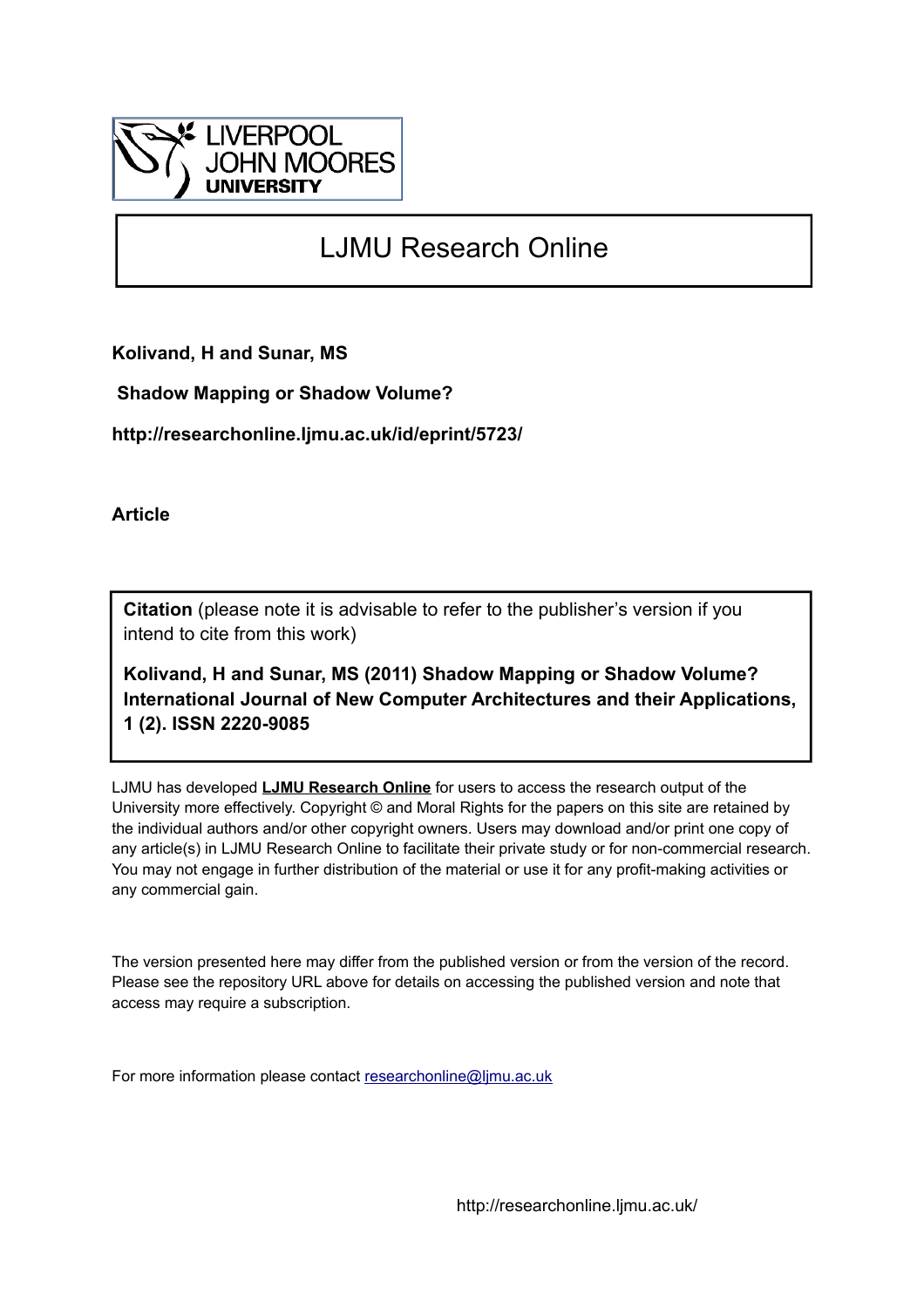## **Shadow Mapping or Shadow Volume?**

Hoshang Kolivand and Mohd Shahrizal Sunar

UTM ViCubelab, Faculty of Computer Science and Information Systems,Department of Computer Graphics and Multimedia, Universiti Teknologi Malaysia,81310 Skudai Johor,

Malaysia

shahinkey@yahoo.com, shah@cs.utm.my

#### **ABSTRACT**

In this paper two techniques of shadow generation are described. Volume shadow is geometric base but shadow mapping is image base. Silhouette detection is a most expensive step to create volume shadow. Two algorithms to recognize silhouette are introduced. Stencil buffer and Z- buffer are two other tools for creating shadow by volume shadow technique. Both algorithms are implemented in virtual environment with moveable light source. Triangular method and the Visible-non visible method are introduced. The recent traditional silhouette detection and implementation techniques used in volume shadow algorithm are improved. With introduce flowchart of both algorithms, the last volume shadow algorithm using stencil buffer is rewritten. A very simple algorithm to create volume shadow is proposed. The last shadow mapping algorithm is rewritten. These techniques are poised to bring realism into commercial games. It may be use in virtual reality applications.

#### **KEYWORDS**

Volume shadow, shadow mapping, silhouette detection, stencil buffer.

#### **1 INTRODUCTION**

Computer graphics have become one of the most important parts of online and off line games, advertisements, and simulation in a virtual environment.

Whether you are watching TV, on the internet, playing games or looking at the billboards on the streets, you can see many computer graphic effects. Computer graphics has frequently been used to produce a simulation of the real world by synthesizing photo realistic images, especially for outdoor scenes, where displaying the sky as the background is indispensable.

There are many algorithms to create shadow. Shadow volume and shadow mapping are classical real-time hard shadow techniques for shadow generation on non-flat surface. Although volume shadow is accurate enough, it is geometrical and needs more calculation. Shadow mapping is easy to implement and it is image base. Volume shadows have great achievements in game makers. Although volumes shadow is considered as established in gaming industry, they have two expensive phases. One of them is update of volume rendering passes and the other one is silhouette detection.

Recognizing the outline of object can increase the speed of algorithm. To find the outline of object, silhouette detection is essential because it can reduce the cost of implementation and it is the main item to improve an algorithm. Silhouette detection is an important phase in all visual effects. It is mentionable that the bases of silhouettes are visual and view point. To generate shadow, silhouette detection plays a crucial role to detect the boundary of occluder.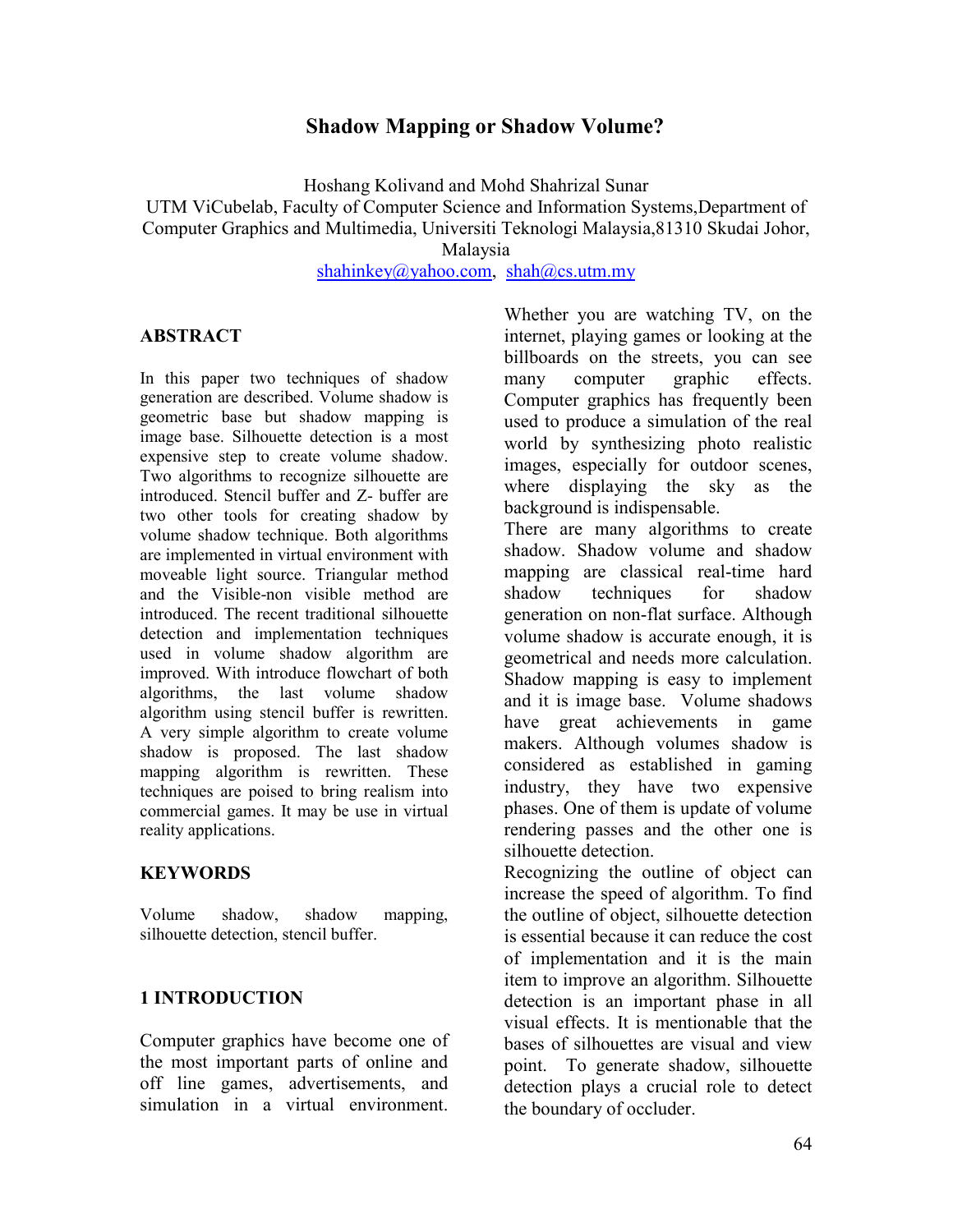Shadow mapping is faster than volume shadow and cheap enough in compare with volume shadow but precise algorithm of volume shadow is more important reason to using volume shadow.

The idea of shadow volume was first introduced in 1977 when Frank Crow [1] published his ray-casting based shadow volume algorithm. His method explicitly clips shadow geometry to view the frustum. In 1991 Heidmann published a paper based on volume shadow using stencil buffer which is even today the main shadow volume algorithm [2]. Stencil shadows belong to the group of volumetric shadow algorithms, as the shadowed volume in the scene is explicit in the algorithm. Let's take a look at how the original stencil shadow volume technique works.

The previous algorithms include rays that are traced from infinity towards the eye [3], [4]. Shadow Maps suggested by Fernando et al [5] which are an extension to the traditional shadow mapping technique. In year 2002 Lengyel propose a hybrid algorithm that uses faster Z-pass rendering [6].

Benichou and Elber[7] used a method to compute parallel silhouette edges of polyhedral object based on Gaussian sphere, for the normal vectors which are located on the view direction mapped onto a Gaussian sphere. Matt Olson and Hao Zhang [8], in 2008 work on tangentspace and they focused on tangential distance of objects to be used in polygon mesh silhouette detection. In 2010, Matt Olson [9-10], designed a site that lists all related papers. Billeter et al. are the later researchers who worked on volumetric shadow. They introduced a more efficient method for computing single scattering effects in homogeneous participating media [11].

### **2 SILHOUETTE ALGORITHMS**

Silhouette detection is a function like *f:*   $R^3 \rightarrow R^2$ . Silhouettes have important role to create shadow on shadow receiver. To create shadow, projection of outline of object is enough to generate shadow as a result the cost of projection will be decreased. The most expensive part of shadow volume algorithm is identification silhouette of occluder.

Silhouettes have the most important role to recognize and project shape onto the shadow receiver. To create shadow, projection of silhouette of occluder is enough to generate a shadow of the whole object and as a result the cost of projection will be low. A silhouette edge of polygon is the edges that belong to two neighborhood planes where normal vector of one of them is towards the light and normal vector of the other plane is away from the light. If the volume shadow is desired point by point, it is too difficult to execute the program. It needs a lot of calculation and it takes a substantial CPU time for rendering. To improve this technique we should recognize the contour edges or silhouettes of object and implement the algorithm just for silhouettes. Using silhouette edges of the occluder to generate a volume shadow could optimized the process because the amount of memory is decreased, therefore, rendering will be done faster. The silhouette should be recalculated when position of the light source changes or the occluder moves.

There are many methods to recognize outline of object. Most of them are expensive but our approach is to introduce an algorithm that is not expensive like past algorithms. In stencil shadow algorithm it is needed to divide silhouette face of occluder to triangle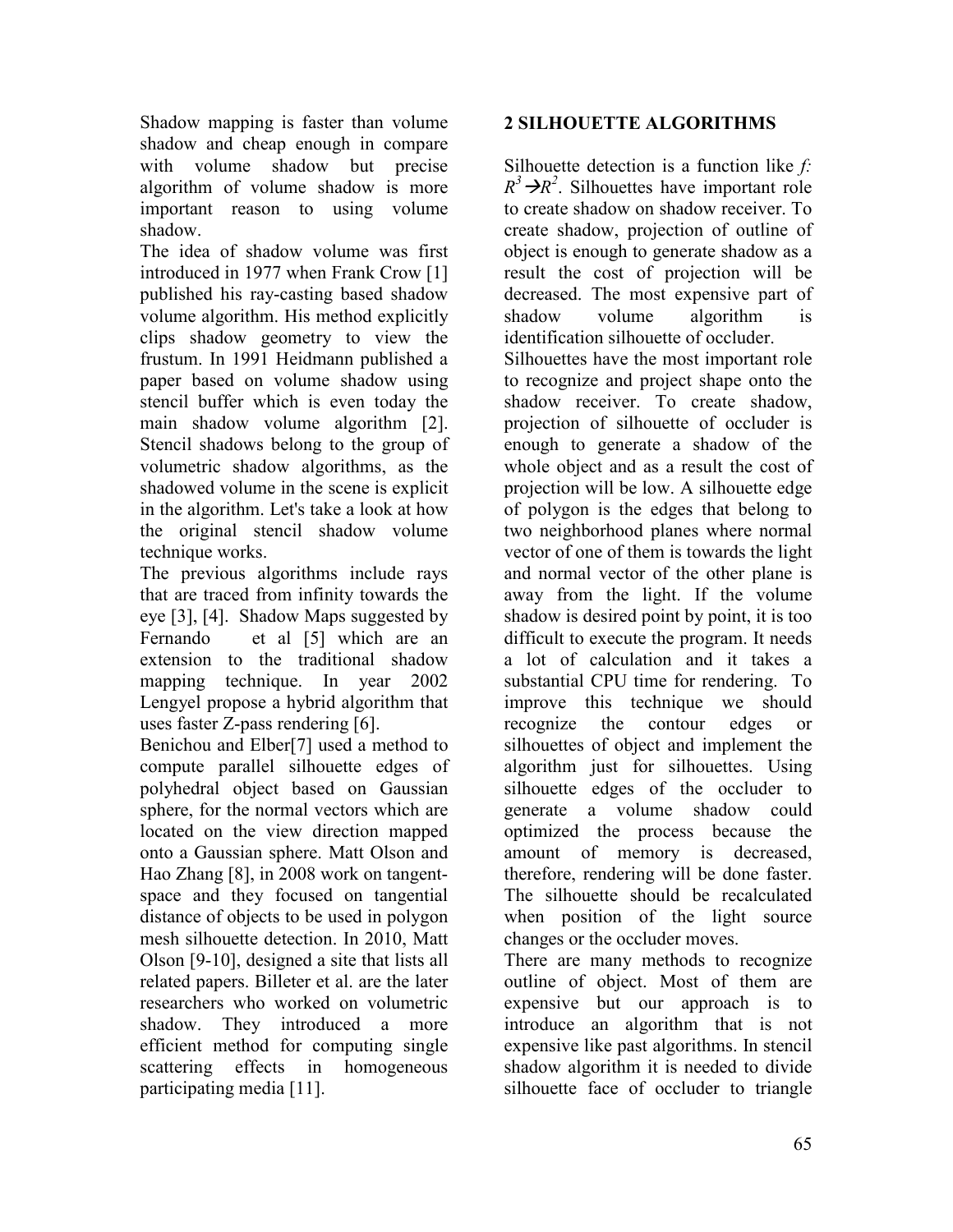meshes. It means that each edge should shared by just two triangles. To determine which edge is silhouette, it is needed to recognize which aged is shared between a face toward the light source and a face away to the light source.

#### **2.1 Triangular Algorithm**

In this algorithm it is needed to divide each face of occluder into triangle meshes. It means that each edge should be shared by just two triangles. To determine which edge is silhouette, it is needed to know which edge is shared between faces towards the light source and faces away of the light source.

Here the triangular flowchart is introduced:



**Fig 1: Triangular flowchart to recognize silhouette**

Where:

- P: Number of all polygons
- $N_i$ : Edge number of i<sup>th</sup> polygon
- $E_i$ : i<sup>th</sup> Edge
- S: An array of vertices

Fig 1 illustrates how to divide one side of a box which is consisting of four triangles. To determine silhouette we need just outline of the box not all of the edges.



**Fig 2: Triangle dividing for silhouette detection** 

#### **2.2 Visible-Non Visible Algorithm**

In this algorithm, all edges which have just one visible face are silhouette. These edges which have exactly one visible and one invisible face are silhouette, but on the contrary, each edge with two visible faces or two invisible faces is not regarded as a silhouette.

It is important to note that silhouette determination is one of the two most expensive operations in stencil shadow volume implementation. The other is the shadow volume rendering passes to update the stencil buffer. These two steps are the phase that we intend to consider in the nearest future.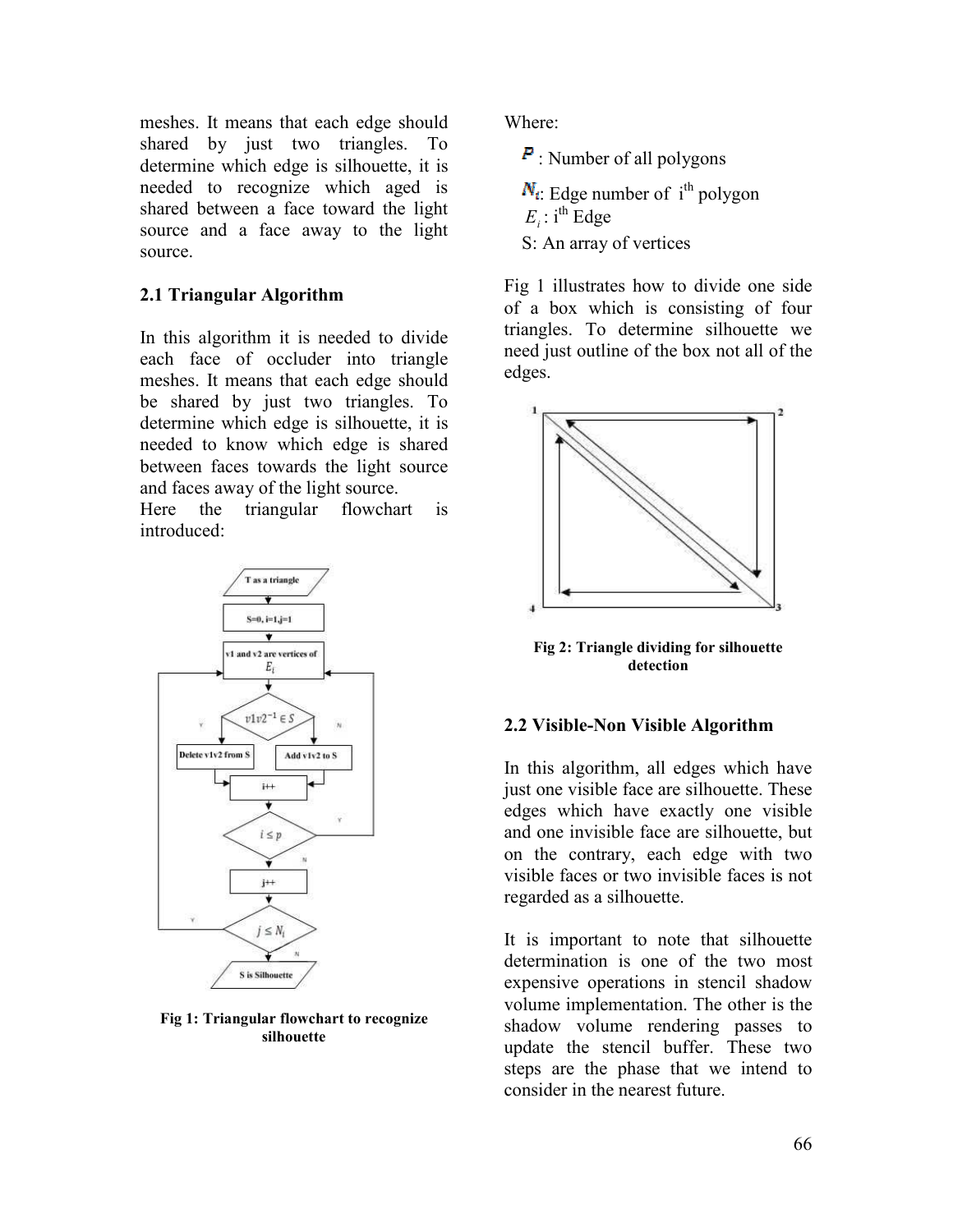

**Fig 3**: Visible-non visible silhouette detection flowchart

Where:

```
F_i: i<sup>th</sup> Face
```

```
E_i: i<sup>th</sup> Edge
```
S: An array of vertices

#### **3 VOLUME SHADOW**

Volume shadow is geometric base. Silhouette detection is a most expensive step in volume shadow that described in previous section. Stencil buffer and Zbuffer are two most important tools for creating shadow by volume shadow technique.

#### **3.1 Stencil Buffer**

Stencil buffer is an extra buffer, in addition to the color buffer and depth buffer found on modern computer

graphics hardware. The buffer is per pixel, and works on integer values, usually with a depth of one byte per pixel. The depth buffer and stencil buffer often share the same area in the RAM of the graphics hardware.

In the simplest case, the stencil buffer is used to limit the area of rendering (stenciling). More advanced usage of the stencil buffer makes use of the strong connection between the depth buffer and the stencil buffer in the rendering pipeline.

There is a close relationship between stencil buffer and Z-buffer. Both these buffers are neighborhood and are located in the graphics hardware memory. Zbuffer requires controlling a selected pixel of stencil value that is increased or decreased when it is needed to count the time of entering and leaving the shadow volume respectively. The stencil buffer will be increased when eye's ray enters the volume shadow by passing from front face of volume shadow and it will be decreased when ray leaves the volume shadow by passing of back face of it. It has two phases, first render the front faces; if depth test passes then stencil buffer should be increased. In the second rendering; if depth test passes stencil buffer should be decreased.

For example, stencil values can be automatically increased or decreased for every pixel that fails or passes the depth test.

#### **3.2 Z-Buffer Buffer**

In computer graphics, z-buffer is the management of image depth coordinates in three-dimensional graphics, usually done in hardware, sometimes in software. It is one solution to the visibility problem, which is the problem of deciding which elements of a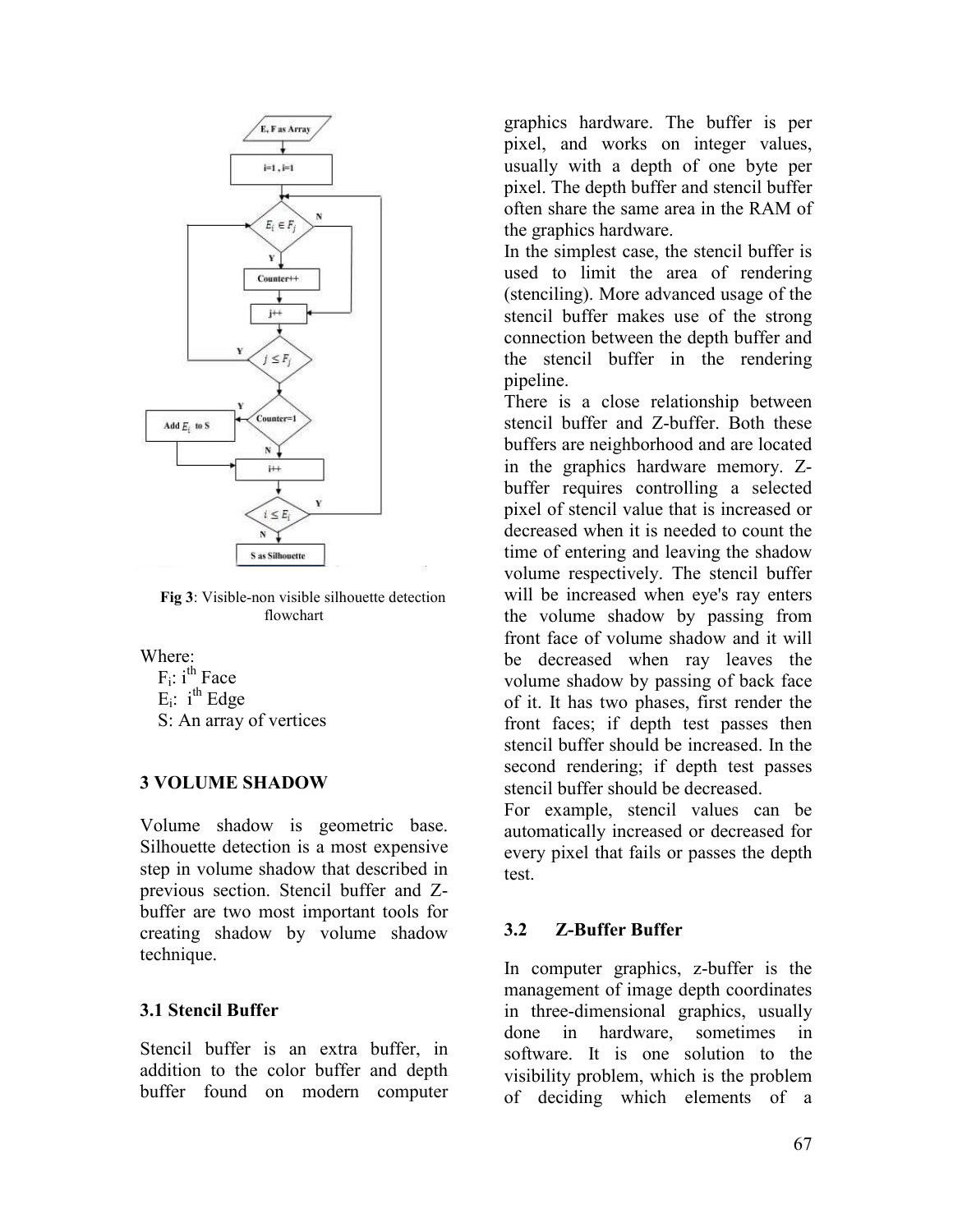rendered scene are visible, and which are hidden. The painter's algorithm is another common solution which, though less efficient, can also handle nonopaque scene elements. Z-buffering is also known as depth buffering

Z-buffer is most important equipment in computer graphics hardware. It can be used to create real-time shadow for virtual environments. The first researcher who used Z-buffer was Catmull [12], He propose the first algorithm to create shaded images of hicubic surface patches. His algorithm is not entirely private and it is too difficult to implement but requires huge amount of memory.

#### **3.3 Volume Shadow Using Stencil Buffer**

Now if each object or part of object that is inside of truncated pyramid is in shadow and it should be dark but each object or part of object that is out of truncated pyramid is in lit and it should not be dark To generate volume shadow using stencil buffer and depth buffer together, following steps should be done: After generating volume shadow, we should pass the ray from the eye to each point of object on the shadow receiver. As it mentioned before (in stencil buffer) ,if the ray pass the front face of volume shadow, increase the stencil buffer and when the ray pass the back face of volume shadow, decrease the stencil shadow. Finally, if the number of stencil buffer is not zero it is in shadow. We are going to write this as an algorithm with silhouette detection:

**Step** 1: Render the whole scene just with ambient and diffuse

- **Step** 2: Enable stencil buffer, disable depth buffer for writing disable color buffer
- **Step** 3: Use silhouette detection (Triangle or Visible-non visible algorithm)
- **Step** 4: Create a pyramid from light of source onto the silhouettes and continue to infinity
- **Step** 5: Use Z-pass algorithm to recognize each pixel belongs to truncated pyramid
- **Step** 6: Draw a ray from point of view in to each pixel in the scene. If the ray enters to volume increase the stencil buffer and if it exits from volume decreases the stencil buffer.
- **Step** 7: For each pixel if the stencil buffer is zero, it is in lit else it is in shadow
- **Step** 8: Render the whole scene with lighting.
- **Step** 9: Enable color buffer for writing

## **4 Shadow Mapping**

Shadow mapping is image base and as a result it is faster than the volume shadow. In 1987 Williams introduced a wonder technique that called shadow map [13]. He proposed his method in a paper entitled "Casting curved shadows on curved surfaces" Shadow mapping is a depth map rendered from the point of view of the light source.

Shadow mapping is one of the high usage methods specially to create soft shadow with high quality and high frame per second. In compare with volume shadow it has some advantages and disadvantages.

## **Advantages:**

• It does not require any geometrical calculation, since shadow mapping is an image space technique,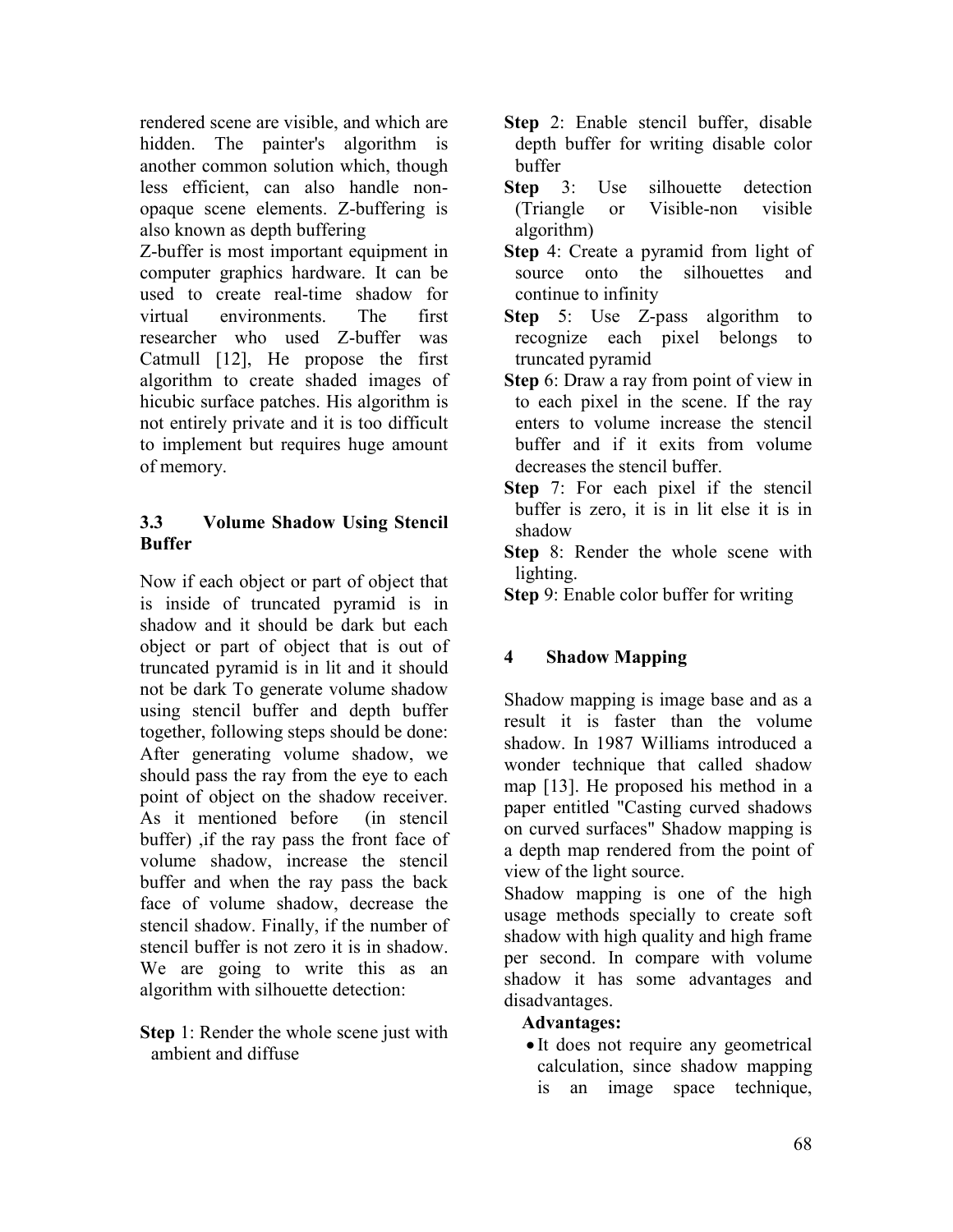working automatically with objects created or altered on the GPU.

- •It does not need stencil buffer. Just one single texture is required to hold shadowing information for each light.
- •It avoids the high fill requirement of shadow volumes.

#### **Disadvantages:**

- •Bad quality in outline of shadow or aliasing, especially when light source is far from occluder
- •For each light, the scene must be rendered once, in order to generate the shadow map for a spotlight, and more times for an omnidirectional point light.

## **5 Performance**

In each algorithm, frame per second (FPS) is the most important factor to implement. The triangular method and visible- none visible method are used to recognize silhouette. It is amazing that the visible-non visible method has higher FPS than the triangular method. To have shadow on arbitrary object such as torus or sphere stencil buffer and Zpass algorithm are used.

 In Figure 4, volume shadow is created using stencil buffer and z-pass algorithm. The following result is obtained in a PC with NVIDIA Graphic Hardware and P IV 2.8GH. When triangular algorithm is used the FPS is 69.93. Using Visible-non visible algorithm produce same result with 65.51 FPS in same PC.

Different between FPS when project is rendered without shadow and when is rendered with volume shadow using Triangular algorithm for silhouette

detection is not so much. In additional, in this case FPS is acceptable.



**Fig 4**: Volume Shadow

Figure 5 shows the result of shadow mapping in a PC with NVIDIA Graphic Hardware and P IV 2.8GH as mentioned before. The FPS is



**Fig 5:** Shadow mapping

In Table 1 the FPS for using triangular algorithm and visible-non visible algorithm in volume shadow and FPS for shadow mapping is compared.